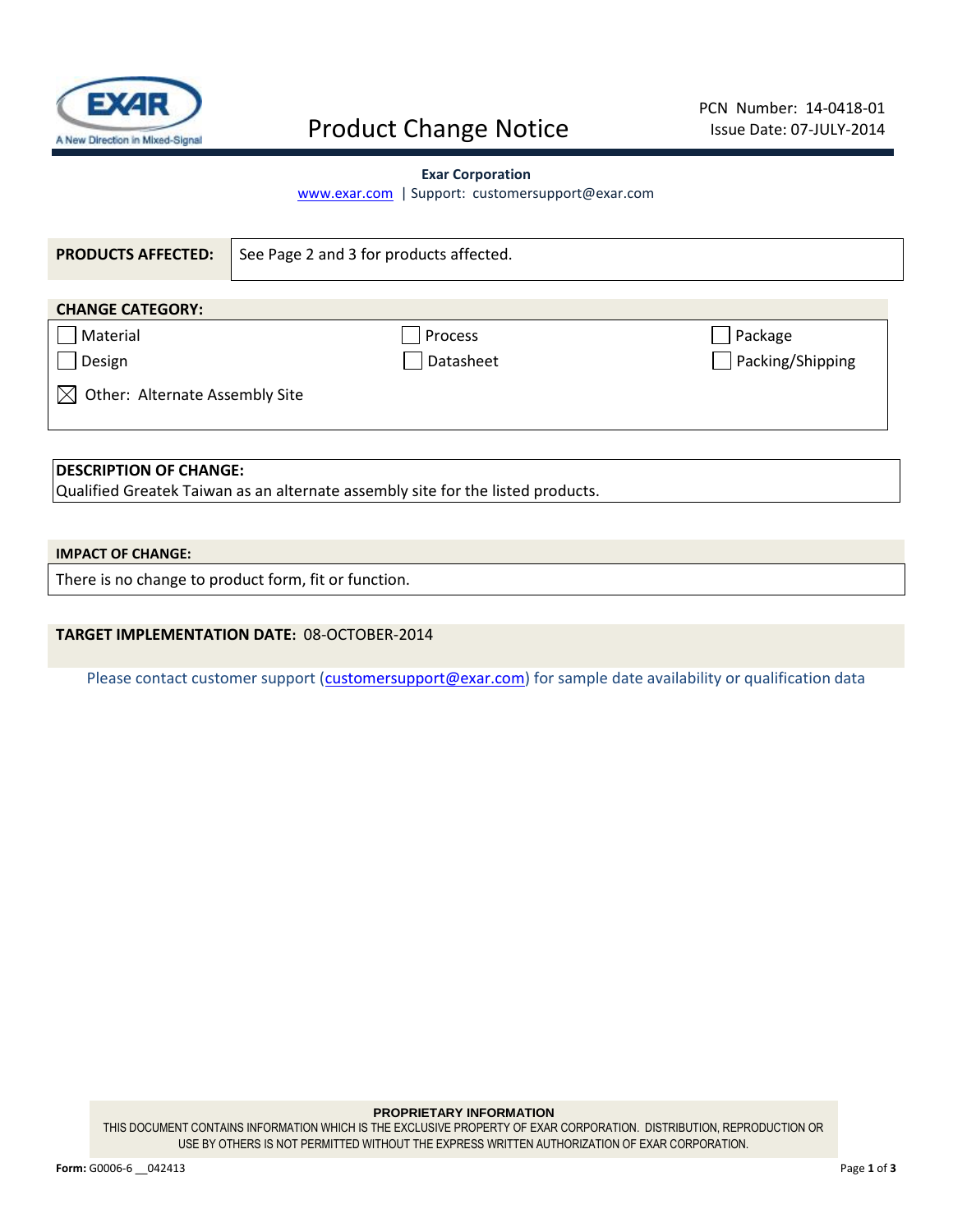

## Product Change Notice

### **Exar Corporation**

[www.exar.com](http://www.exar.com/) | Support: customersupport@exar.com

**PRODUCTS AFFECTED:**

| CDK1300ITQ44        | CDK1301ITQ44        | CDK1304CSO28        | CDK1304CTQ32        |
|---------------------|---------------------|---------------------|---------------------|
| CDK1305CSO28        | CDK1305CTQ32        | CDK1306CSO28        | CDK1306CTQ32        |
| CDK3400CTQ48        | CDK3400CTQ48MTR     | CDK3400CTQ48X       | CDK3401CTQ48        |
| CDK3401CTQ48MTR     | CDK3401CTQ48X       | CDK3402CTQ48        | CDK3402CTQ48MTR     |
| CDK3402CTQ48X       | CDK3403CTQ48        | CDK3403CTQ48MTR     | CDK3403CTQ48X       |
| CDK3404ATQ48        | CDK3404ATQ48MTR     | CDK3404ATQ48X       | CDK3404CTQ48        |
| CDK3404CTQ48MTR     | CDK3404CTQ48X       | CDK3405ATQ48        | CDK3405ATQ48MTR     |
| CDK3405ATQ48X       | CDK3405CTQ48        | CDK3405CTQ48MTR     | CDK3405CTQ48X       |
| CLC1001ASO8         | CLC1001ASO8MTR      | CLC1001ASO8X        | CLC1001AST6MTR      |
| CLC1001AST6X        | CLC1001ISO8         | CLC1001ISO8MTR      | CLC1001ISO8X        |
| CLC1001IST6MTR      | CLC1001IST6X        | CLC1002ASO8         | CLC1002ASO8MTR      |
| CLC1002ASO8X        | CLC1002AST6         | CLC1002AST6MTR      | CLC1002AST6X        |
| CLC1002ISO8         | CLC1002ISO8MTR      | CLC1002ISO8X        | CLC1002IST6MTR      |
| CLC1002IST6X        | CLC1003ASO8MTR      | CLC1003ASO8X        | CLC1003AST5MTR      |
| CLC1003AST5X        | CLC1003ISO8MTR      | CLC1003ISO8X        | CLC1003IST5MTR      |
| CLC1003IST5X        | CLC1004IST6         | CLC1004IST6MTR      | CLC1004IST6X        |
| CLC1005ISO8         | CLC1005ISO8MTR      | CLC1005ISO8X        | CLC1005IST5MTR      |
| CLC1005IST5X        | CLC1006ISO8MTR      | CLC1006ISO8X        | CLC1006IST5MTR      |
| CLC1006IST5X        | CLC1007ASO8MTR      | CLC1007ASO8X        | CLC1007AST5MTR      |
| CLC1007AST5X        | CLC1007ISO8         | CLC1007ISO8MTR      | <b>CLC1007ISO8X</b> |
| <b>CLC1007IST5</b>  | CLC1007IST5MTR      | <b>CLC1007IST5X</b> | CLC1008ISO8         |
| CLC1008ISO8MTR      | <b>CLC1008ISO8X</b> | <b>CLC1008IST5</b>  | CLC1008IST5MTR      |
| CLC1008IST5X        | CLC1009ISO8MTR      | CLC1009ISO8X        | CLC1009IST5MTR      |
| <b>CLC1009IST5X</b> | CLC1010ISO8         | CLC1010ISO8MTR      | <b>CLC1010ISO8X</b> |
| CLC1010IST5         | CLC1010IST5MTR      | CLC1010IST5X        | CLC1014IST5MTR      |
| CLC1014IST5X        | CLC1020IST5MTR      | CLC1020IST5X        | CLC1200IDP8         |
| CLC1200ISO8MTR      | CLC1200ISO8X        | CLC1605IST5MTR      | CLC1605IST5X        |
| CLC1606ISO8         | CLC1606ISO8MTR      | CLC1606ISO8X        | CLC1606IST5         |
| CLC1606IST5MTR      | CLC1606IST5X        | CLC2000ISO8MTR      | CLC2000ISO8X        |
| CLC2005IMP8MTR      | CLC2005IMP8X        | CLC2005ISO8MTR      | <b>CLC2005ISO8X</b> |
| CLC2007AMP8MTR      | CLC2007AMP8X        | CLC2007ASO8MTR      | CLC2007ASO8X        |
| CLC2007IMP8         | CLC2007IMP8MTR      | CLC2007IMP8X        | <b>CLC2007ISO8</b>  |
| CLC2007ISO8MTR      | <b>CLC2007ISO8X</b> | <b>CLC2008ISO8</b>  | CLC2008ISO8MTR      |
| CLC2008ISO8X        | CLC2009ISO8         | CLC2009ISO8MTR      | <b>CLC2009ISO8X</b> |
| CLC2010ISO8         | CLC2010ISO8MTR      | CLC2010ISO8X        | CLC2011IMP8         |
| CLC2011IMP8MTR      | CLC2011IMP8X        | CLC2011ISO8MTR      | CLC2011ISO8X        |
| CLC2023AMP8MTR      | CLC2023AMP8X        | CLC2023ASO8         | CLC2023ASO8MTR      |
| CLC2023ASO8X        | CLC2023IMP8         | CLC2023IMP8MTR      | CLC2023IMP8X        |
| CLC2023ISO8         | CLC2023ISO8MTR      | CLC2023ISO8X        | CLC2601ISO8MTR      |
| CLC2601ISO8X        | CLC2605ISO8MTR      | CLC2605ISO8X        | CLC3601ISO14MTR     |

#### **PROPRIETARY INFORMATION**

THIS DOCUMENT CONTAINS INFORMATION WHICH IS THE EXCLUSIVE PROPERTY OF EXAR CORPORATION. DISTRIBUTION, REPRODUCTION OR USE BY OTHERS IS NOT PERMITTED WITHOUT THE EXPRESS WRITTEN AUTHORIZATION OF EXAR CORPORATION.